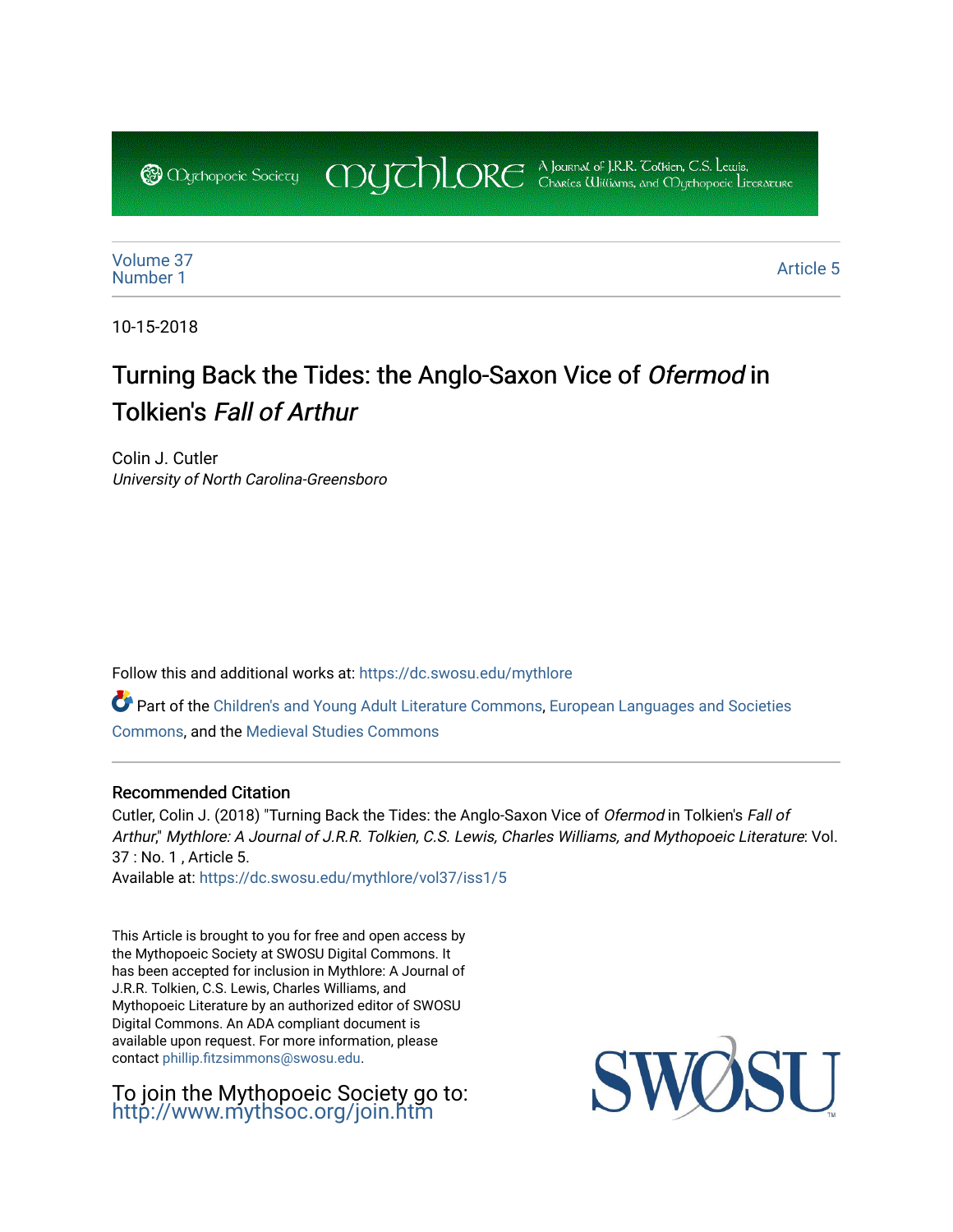## Mythcon 52: The Mythic, the Fantastic, and the Alien

Albuquerque, New Mexico; July 29 - August 1, 2022 <http://www.mythsoc.org/mythcon/mythcon-52.htm>



## Abstract

Tolkien's Fall of Arthur has at its heart the theme of *ofermod*, a theme which appears throughout Tolkien's criticism and creative work. In his essay "The Homecoming of Beorhtnoth Beorhthelm's Son," he argues that the Anglo-Saxon word *ofermod* in the poem The Battle of Maldon condemns the warband's leader for an over-reaching pride which places his men in desperate straits. This paper conducts a study of the word and its derivatives in various Anglo-Saxon texts, taking the Microfiche Concordance to Old English as its starting point, and traces Tolkien's creative use of the theme in both his tales of Middle-earth and his pastiche of "The Battle of Maldon" to establish the patterns of its temptation, attraction, use, and effect in his work before analyzing these same patterns as driving motivations for the characters in The Fall of Arthur.

## Additional Keywords

Old English linguistics; Boethius; Beowulf "The Battle of Maldon"; Ofermod in J.R.R. Tolkien; Genesis (Old English poem); Tolkien, J.R.R. "The Homecoming of Beorthnoth Beorhthelm's Son"; Tolkien, J.R.R. The Fall of Arthur; Tolkien, J.R.R.—Characters—Túrin Turambar; Tolkien, J.R.R.—Characters—Guinevere; Tolkien, J.R.R.—Characters—Beorhtnoth; Arthurian myth

## Cover Page Footnote

Many thanks to Dr. Amy Vines, of UNC-Greensboro, for supervising the original version of this paper, and to Dr. Bonnie Libby, who set me and several others on the academic course before she sailed.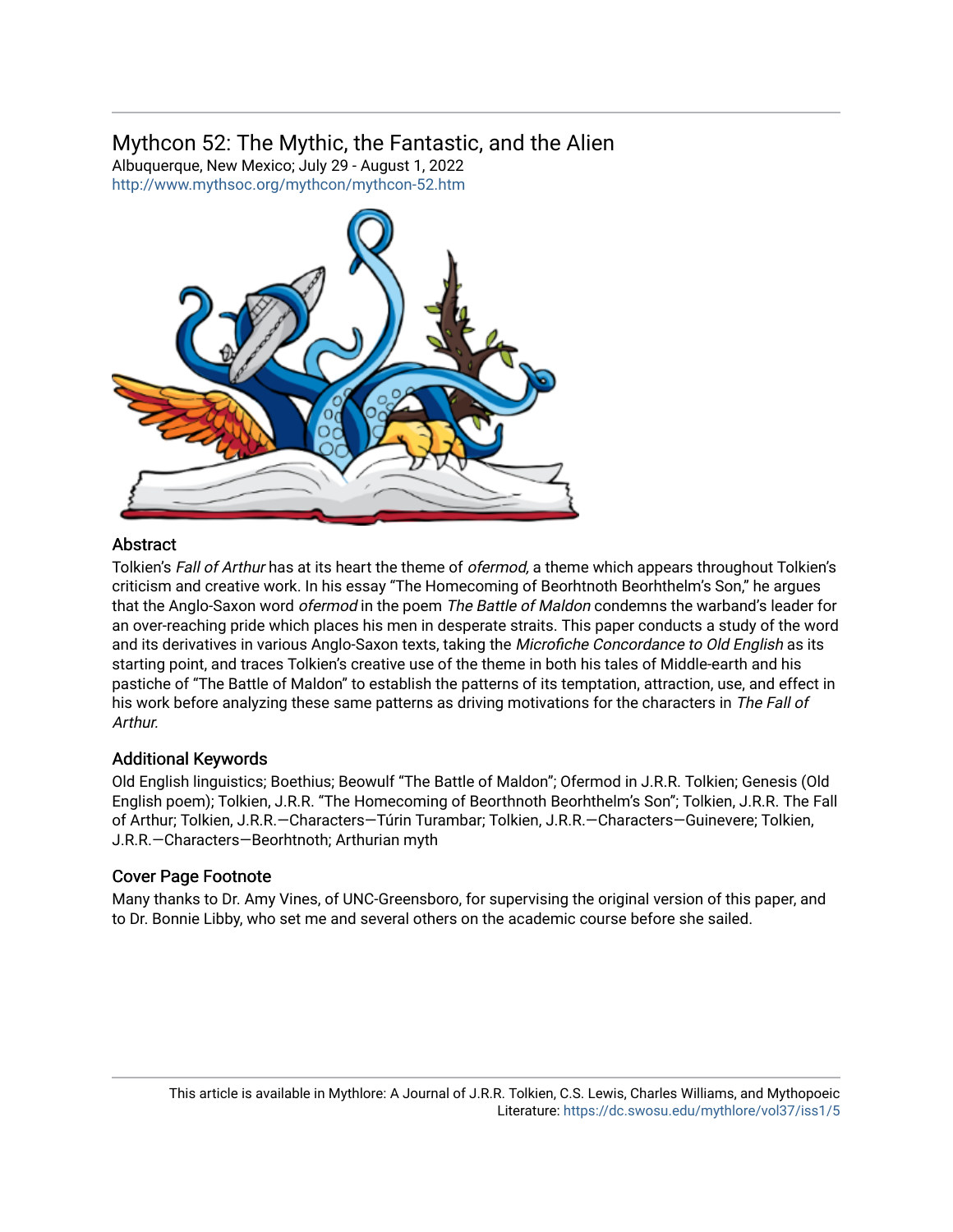

COLIN I. CUTLER

I.R.R. Tolkien was beeply concerned with the vice of pride in leaders; J.R.R. Colkien was oeeply concerned with the vice of pride in leaders;<br>whether in the characters of Túrin or Isildur, it is pride that drives them to grasp at the personal power that then twists them and drives them to their doom. Tolkien traces this theme in Anglo-Saxon poetry, as well: in his critical pastiche "The Homecoming of Beorhtnoth Beorhthelm's Son" (1953), he discusses both the king Beowulf and the earl Beorhtnoth of *The Battle of Maldon*  as Germanic chieftains who succumbed to the allurements of personal glory and by their *ofermod* fell in battle, leaving their people defenseless against their enemies, whether dragons or Danes. The recently published Tolkienian work, *The Fall of Arthur,* takes a Celtic subject, but at its core is this same concern: Arthur crosses the sea to fight the Saxons "for a last assay of pride and prowess" (canto I, lines 15-16), is encouraged in this "folly" by Mordred, and eventually loses his kingdom, which he has left defenseless against enemies both foreign and domestic. Fred Robinson argues that disloyalty was, for the Anglo-Saxon warrior caste, the worst of vices, perhaps worse than pride (436)—in my view, the two were tied very closely. Pride in a subordinate was treason, but overwhelming pride in an Anglo-Saxon leader was disloyal because disastrous for his soldiers—many of whom were family.

Tolkien writes in "Homecoming" that "*ofermod* is in fact always a word of condemnation. In [Anglo-Saxon] verse the noun occurs only twice, once applied to Beorhtnoth, and once to Lucifer" ("Homecoming," 22, n.6). Some scholars have disagreed with Tolkien's understanding of *ofermod* as a word necessarily of condemnation, suggesting that there is a different understanding of the term in an heroic context as opposed to a sacred. In this paper, I will engage with Tolkien's critical understanding of *ofermod* and other critical understandings, and discuss the use of the word and its derivatives throughout Anglo-Saxon literature, focusing especially on the little-noted occurrence of the term in the Anglo-Saxon translation of Boethius*.* I will then trace Tolkien's creative use of the theme in both his tales of Middle-earth and his pastiche of *The Battle of Maldon* to establish the patterns of its temptation, attraction, use, and effect in his work before tracing these same patterns in *The Fall of Arthur,*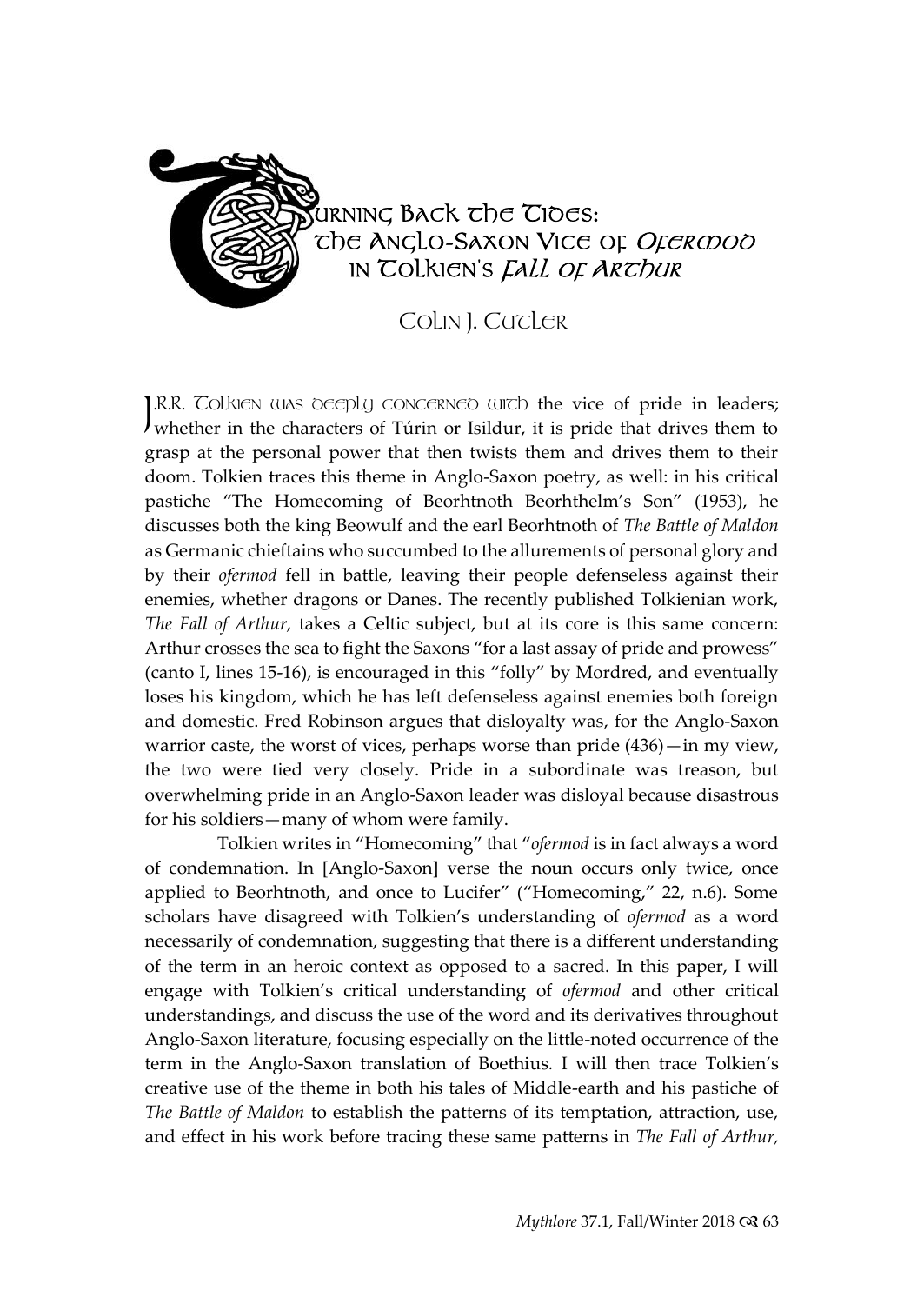establishing this concern as his motivation for the Celtic hero. The discussion is significant because it adds a hitherto overlooked contemporary use of *ofermod,*  roughly contemporary and parallel to that of the Maldon poet, to the ink-spilling that has raged in response to Tolkien's thesis in a way that helps clinch Tolkien's point. This paper also develops the theme as one of Tolkien's major concerns, not just in the *The Tale of the Children of Húrin* or *The Lord of the Rings,* but in one of his earliest begun but most recently published works.

*The Battle of Maldon,* an eleventh-century poetic retelling of a battle fought in 991 AD between the Saxons of Essex and an invading Viking force, played a large enough role in Tolkien's creative imagination to warrant both a scholarly article and a creative pastiche, which were published together in *Essays and Studies* in 1953 as "The Homecoming of Beorhtnoth Beorhthelm's Son." He first outlines the tactical situation in *Maldon*: With two armies drawn up on opposite sides of a ford from Northey Island to the mainland across the River Blackwater, the Vikings first try to force the passage, then taunt Beorhtnoth into allowing them across for an equal meeting of their forces. The Saxon duke allows them to cross the causeway; after he falls in battle, some of his men flee, but most of them fight to the death beside the body of their lord. Tolkien focuses on Beorhtnoth's decision to allow the Vikings across the causeway as the deciding moment of the tragedy: "This act of pride and misplaced chivalry proved fatal" ("Homecoming" 4). In the article, Tolkien differentiates between the heroic code and the chivalric code—the first is rooted in duty outside of oneself, the latter in the glory one receives from one's actions. He describes Beorhtnoth's *ofermod* as a pride akin to *hubris* that goes beyond legitimate glory-seeking to reckless endangerment of the soldiers for whom he's responsible. In the pastiche, too, Tolkien has his characters comment on this fault, describing him as "Too proud, too princely! But his pride's cheated" and "[n]eedlessly noble" (*Homecoming* 14).

Tolkien refocused contemporary scholarship from the heroic statements of Beorhtnoth's retainers after his death to their leader's motivation that put them into their final desperate situation:

The *Battle of Maldon* has usually been regarded […] as an extended comment on, or illustration of the words of the old retainer Beorhtwold ["Will shall be the sterner, heart the bolder, spirit the greater as our strength lessens"(5)] […] the finest expression of the northern heroic spirit, Norse or English […]. Yet the doctrine appears in this clarity, and (approximate) purity, precisely because it is put in the mouth of a subordinate […]. ("Homecoming" 19, 20)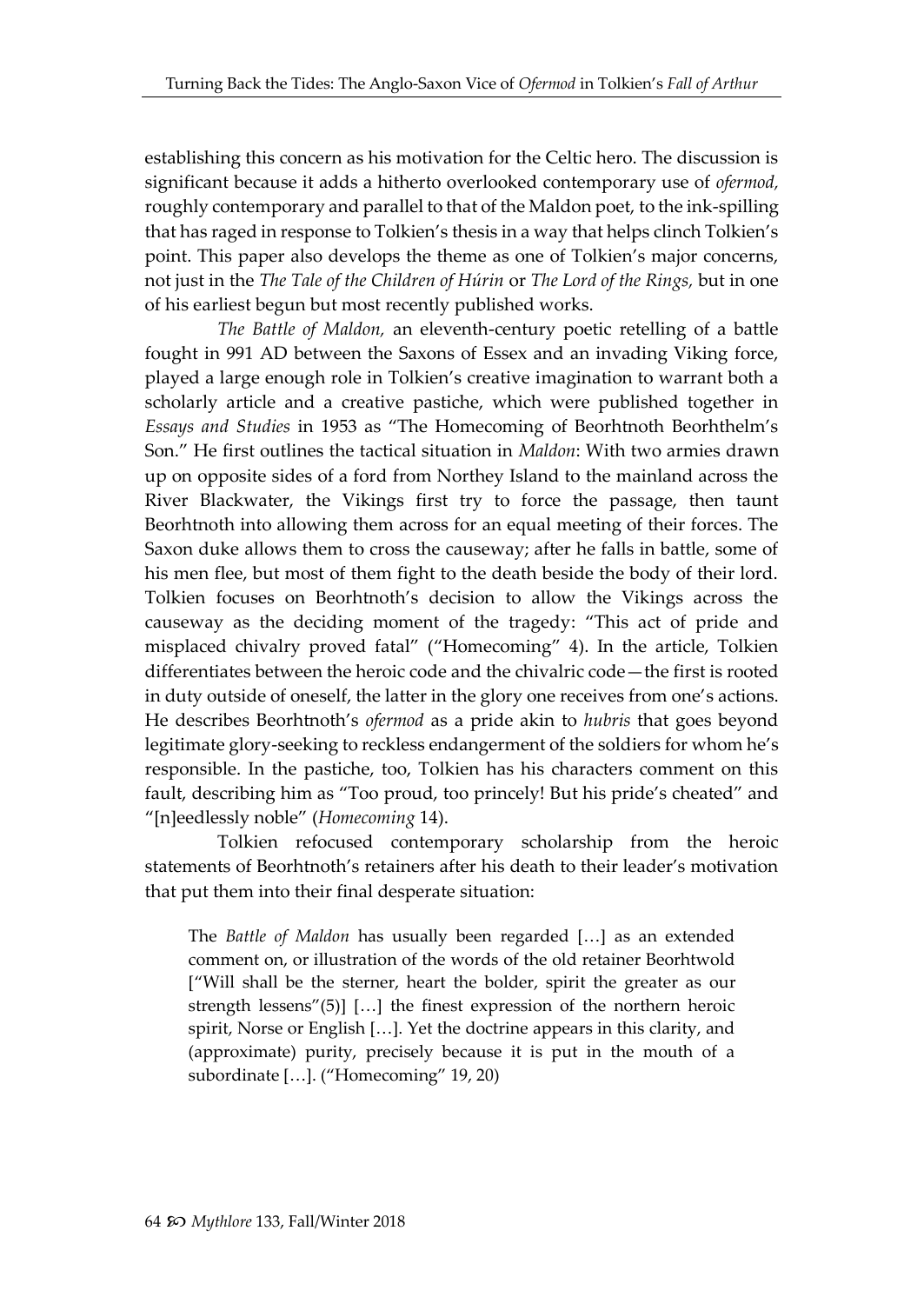



Modern statue of Beorhtnoth at Maldon, facing Northey Island, and the causeway from Northey Island. It is still covered by the tides of the Blackwater Estuary for several hours each day (photographs by the author).

In other words, heroism is tied to duty, not to danger. Tolkien argues instead that the poem's narrative hinge is the commentary on Beorhtnoth's decision: "*ða se eorl ongan for his ofermode alyfan landes to fela laþere ðeode, '*then the earl in his [*ofermode*] actually yielded ground to the enemy" ("Homecoming" 20).

In differentiating between Beorhtwold's statement and Beorhtnoth's motivation, Tolkien establishes the difference between what he calls the heroic and chivalric codes. While the heroic code "would direct a man to endure even death unflinching, *when necessary"* [emphasis mine], the chivalric code drives "a man beyond the bleak heroic necessity to excess" (20). It is this excess on the part of Beorhtnoth that Tolkien condemns. He makes a further distinction between a desire for glory on the part of a soldier and one with responsibility, however, enlisting Beowulf as his example: Beowulf's wrestling with Grendel was acceptable when he had no subordinates or responsibilities, but "the excess persists, even when he is an old king upon whom all the hopes of a people rest" ("Homecoming" 21). His critical argument is that the *Maldon* poet has penned "lines in fact of *severe* criticism, though not incompatible with loyalty" ("Homecoming" 22, emphasis original) in describing Beorhtnoth's decision as based on *ofermod*. This was a shift in critical emphasis from the heroism of Beorhtnoth's retainers—which Tolkien maintained—to the foolishness of Beorhtnoth as a leader. This stance was not only novel in its time, but also controversial, and led to a wide range of scholars taking up battle positions on either side of the line.

Tolkien further develops this point in the creative pastiche. A verse dialogue written in alliterative meter, the pastiche section of "Homecoming" follows two servants sent to find Beorhtnoth's dead and mutilated body. When they find it and are carting the remains back to the Abbey of Ely, Torhthelm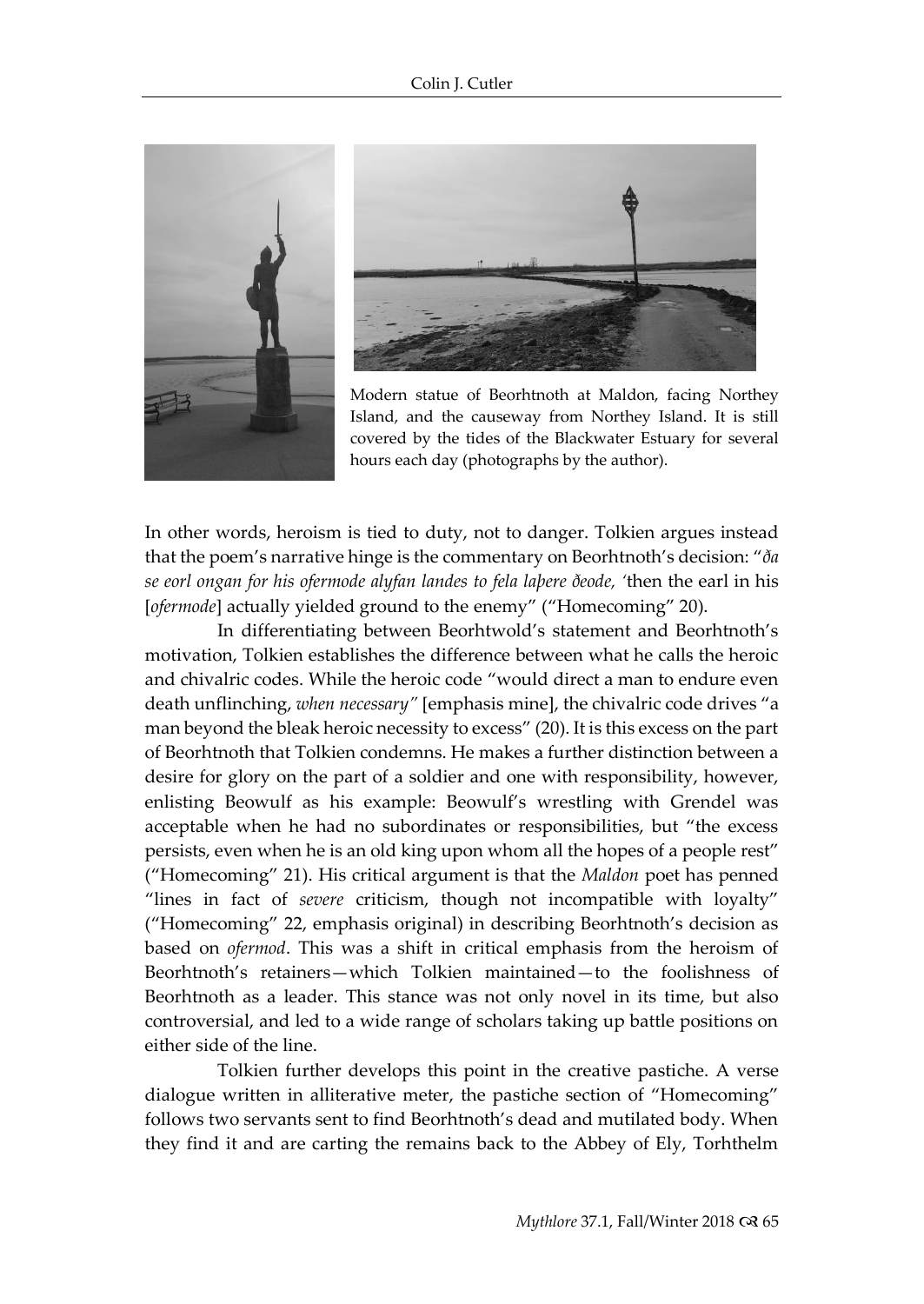comments on the lack of bodies upon the causeway. Tídwald, the elder of the two servants, responds that Beorhtnoth was "Too proud, too princely […] so keen was he / to give minstrels matter for mighty songs. / Needlessly noble […] Well, doom he dared, and died for it" ("Homecoming 14). Here Tolkien puts his own concerns, following his interpretation of the *Maldon* poet's, into Tídwald's voice, and Torhthelm's response suggests the impending consequence with an ominous line, "from the North need comes again: / wild blows the wind of war to Britain." War has come and will come again, but their leader and his warriors have fallen, due to his vanity, leaving the poor to be "robbed / and lose the land they loved and toiled on, / They must die and dung it" ("Homecoming" 15).

While the retainers' loyalty to their lord and each other was the central motivation to their heroic effort (Robinson 436), admirable regardless of their leader's wisdom, and portrayed as such, Tolkien complicates our reading of the poet's commentary by refocusing us on the *ofermod* of the leader, over and against the romanticized heroism imagined by critics from the decades prior to the First World War (Robinson 427), a war which had horrified the world with its sheer scale of carnage. Beorhtnoth's warriors are heroic in their stoic embracing of a do-or-die position, but they were placed in that position needlessly; in Tolkien's view, the poet admires the heroism of Beorhtwold and his fellow warriors while simultaneously criticizing Beorhtnoth for his *ofermod.* 

Not all scholars have agreed with Tolkien's understanding of the word or of his understanding of the heroic tradition (West 236). Gneuss's encyclopedic essay catalogs the different interpretations of the word in translations of *The Battle of Maldon*: interpretations range from "magnanimous and over-confident" (Gordon) to "pride and self-reliance" (Ker) (119). His successor at Leeds, Tom Shippey, especially takes Tolkien to task, arguing that the Germanic heroic tradition delights in such moments of excess, citing Cynewulf's charge on Cyneheard in the 755 AD entry of the Anglo-Saxon Chronicle: "One must conclude that those who passed on the story of Cynewulf took a certain delight in the king's sudden decision that life counted for nothing against the furious hatred he felt for his ambusher" ("Boar and Badger" 222). He also cites the *Waldere* fragment (with references to the complete Latin *Waltharius*) as an example of a hero maintaining a position of safety, but with the inclination to "rush out to his death" (225). He notes, rightly, the parallels between these situations and Beorhtnoth's, of "this image of the man in the doorway, poised between two necessities" (225, 226). However, he then extends this argument beyond saying that an Anglo-Saxon audience would have found this situation compelling, to say that the poet therefore could not have meant *ofermod* to condemn Beorhtnoth's decision, instead interpreting it as "brave" (227).

Faced with these competing understandings of *ofermod,* I took to the *Microfiche Concordance of Old English* to catalog the uses of the word and its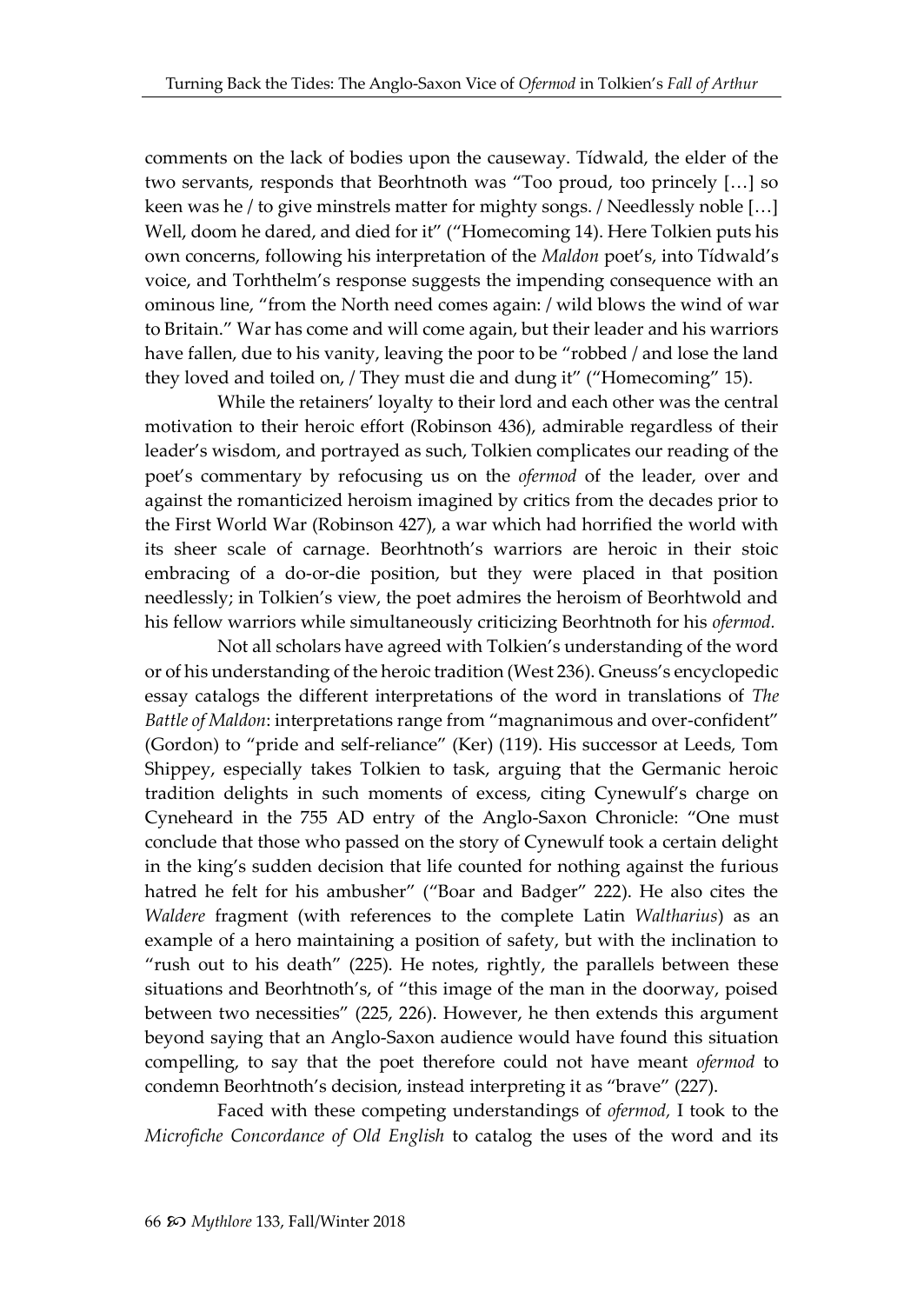derivatives. The vast majority of uses come from monastic rules, homilies, and the Psalms, warning against it as a vice right next to being "*druncengeorn ne beo he to slapol ne beo he to micel aete"*—"eager to drink," "too sleepy," "eager for too much food" (Theodosius of Orleans in *Microfiche Concordance* 316) or exhorting parishioners "*Ne beon ge ofermode ne to weamode ne to niðfulle ne to flitgeorne*"— "do not be *ofermode* nor too dispute-minded, nor too malice-full nor too eager for dispute" (Wulfstan, Homilies, in *Microfiche Concordance* 315). It is often used to translate the Latin *superbus,* which is, simply, overbearing pride.

Its non-clerical uses, on the other hand, are rare. The first Tolkien mentions: the *Genesis B* manuscript, whose original A.N. Doane dates by its language to the late ninth century or early tenth (49), uses it in describing Lucifer: "*deore waes he drihtne urum ne mihte him bedyrned weorðan / þaet his engyl ongan ofermod wesan. / Ahof hine wið his herran"* (208). Pauline Alama translates this latter part as "[God's] angel began to be *ofermod*, raised himself against his master," pointing out also that "other compounds with *ofer-* suggest that the prefix may refer to the relative position of two entities, rather than the magnitude of a single entity" (83). In other words, to say that one is *ofermodig* is not to say that they have a great amount of *mod,* but that they are over and beyond a proper amount of *mod.* This is further supported by the Christian association of Lucifer with his discontent at his own glory, his desire to rival his creator's, and by the directional implication of *ahof*—"to raise." That is, Lucifer had more *mod* than was fitting, and his prideful attempt to raise himself up against his creator was treason; this understanding of *ofermod* is in agreement with Tolkien's in *Homecoming*.

Other non-clerical uses are revealing. The entry for 750 in the Chronicle D reads "*Her Cuðred Waestseaxna cyning gefeaht wið aeðelhun þone ofermodigan ealdormann*" (*Microfiche* 321)—"Here Cuthred, king of the West Saxons, fought with Aethelhun, that *ofermodigan* ealdorman." Just as Lucifer did, Aethelhun rebels against his rightful lord, and the Chronicler ascribes this rebellion to his *ofermod.* Orosius, also, compares Babylon's acceptance of servitude to Cyrus of Persia to Rome's being freed from the rule of the Tarquins: "*þara unryhtwisestana cyninga, þara ofermodgestana, þe mon hæt Tarcuinie"—*"of the most unrighteous kings, and of the proudest, who people called Tarquin" (qtd. in Hosaka, 73). In these examples, we see that, while a rebellious subordinate can be described as having *ofermod*, a ruler who ignores the good of his people can be as well. Tarquin re-appears elsewhere in the Old English corpus as the exemplar of an *ofermodig* king, in the instance of *ofermod* and its derivatives that is most relevant to Tolkien's point.

Perhaps the most important instance of *ofermod* goes unmentioned by Tolkien (he only references in "Homecoming" its instances as a noun in verse) and other critics of his interpretation, but it is highly suggestive for two reasons.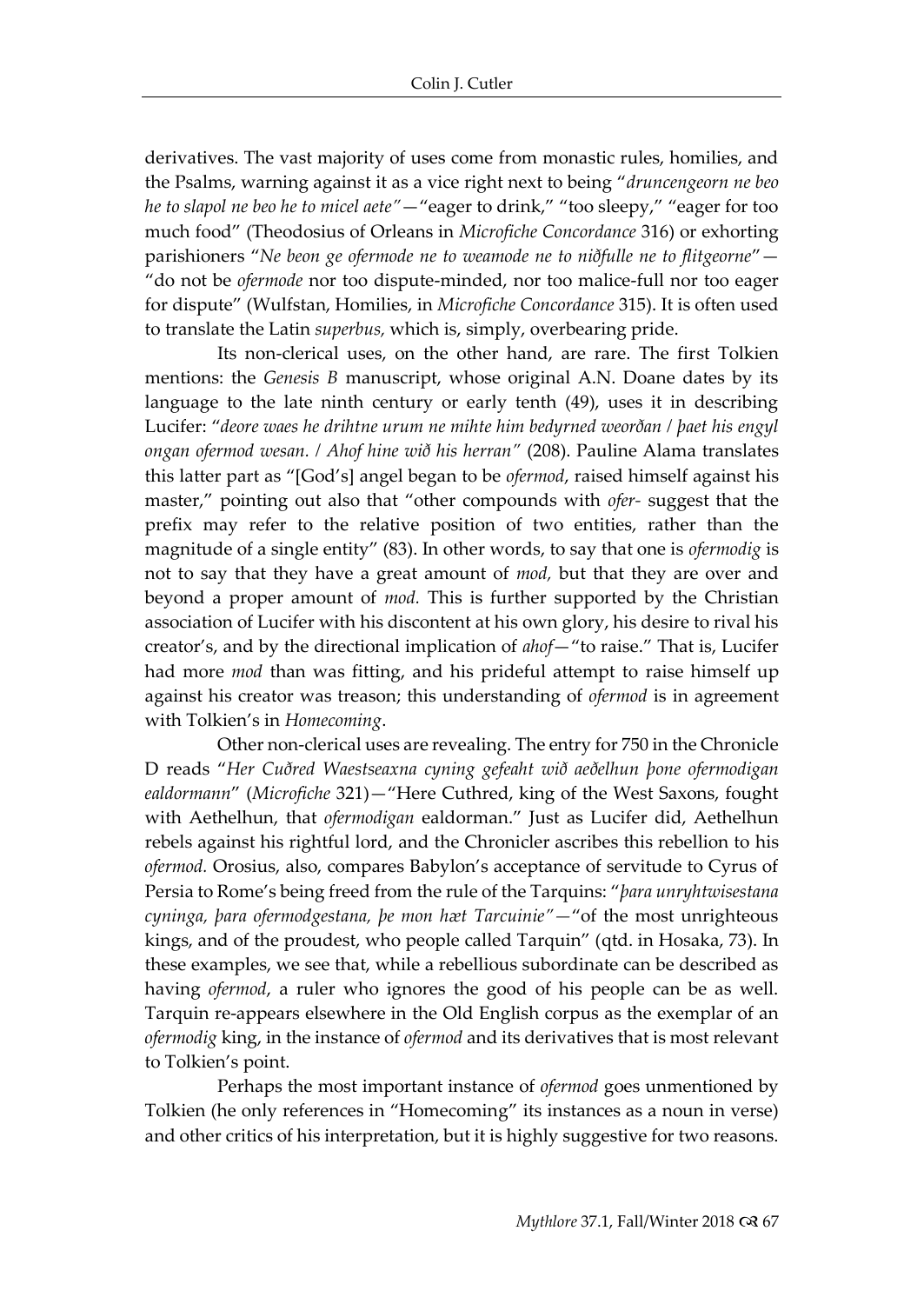First, it uses the same word in describing a leader who is careless of his subordinates, a parallel to Tolkien's interpretation of *Maldon.* Second, it not only uses the same word, but the same grammatical structure in describing the situation. The West Saxon translation of Boethius's sixth-century *De Consolatione Philosophiae* (*On the Consolation of Philosophy*)*,* dating to the mid-tenth century (Irvine and Godden x), describes Tarquin, last king of Rome, in terms that are both clearly disapprobatory and also parallel in their grammatical structure to the later phrase in *The Battle of Maldon*. Though Boethius's treatise was a philosophical work, not a heroic one, it is also not a strictly religious text, and it does specifically address the roles of leaders and their use of power, and discusses *ofermod* within that context. It is therefore the most relevant comparison to the instance in *Maldon*, supporting the idea that *ofermod* means an excess of glory-seeking, or overwhelming pride.

The eighth prose section of *Consolation* is a treatise on the right uses of power. The section's central point is that power does not make one great; rather, one's greatness lies in oneself, and is evidenced by the right use of what power one has. Boethius's speaker both addresses the reader directly and also gives examples from history. She begins by speaking of the power that belongs to the secular world, translated to Old English from the Latin with the dative *thisse worulde*: "*For þæm anwealde ge eow woldon ahebban up oð ðone heofen gif ge meahten"*  ("On account of that power you mortals would like to raise yourselves up to heaven if you could") (Irvine and Godden 82-83). The verb translated "to raise" is the same used of Lucifer in *Genesis B*: *ahebban* is the infinitive, *ahof* is the past tense (Modern English: "to heave, hove"). The sense is then hammered home with the examples of the Gothic king Theoderic (the post-Roman Gothic ruler of Italy, in whose prison Boethius first penned the *Consolation*) and Nero, who "*ealle ða ricu þe him under bioð oððe awer on neaweste forslean and foheregian*"— "destroy and ravage all the kingdoms that are under them or anywhere near by" (Irvine and Godden 82-83).

Boethius then turns to "*Torcwines dagum þaes ofermodan cyninges"*—the days of Tarquin the *ofermodig* king—for his next example. Tarquin is deposed, and the "kingly name" of Roman rulers ended, "*for his ofermettum*" (*ofermettum*  is the dative form of *ofermetto,* a feminine variant). Boethius continues the story: the very rulers who deposed Tarquin were then driven out *for hiora* ("their") *ofermettum* (Irvine and Godden 84-85). Within the previous context of his discussion of power and its destructive force under bad rulers such as Theoderic and Nero, the Anglo-Saxon translator clearly intends *ofermod* to describe Tarquin's and the consuls' prideful misuses of power. This strengthens Tolkien's point that it is a word of "severe criticism" and his argument that we should read it as such in *Maldon.*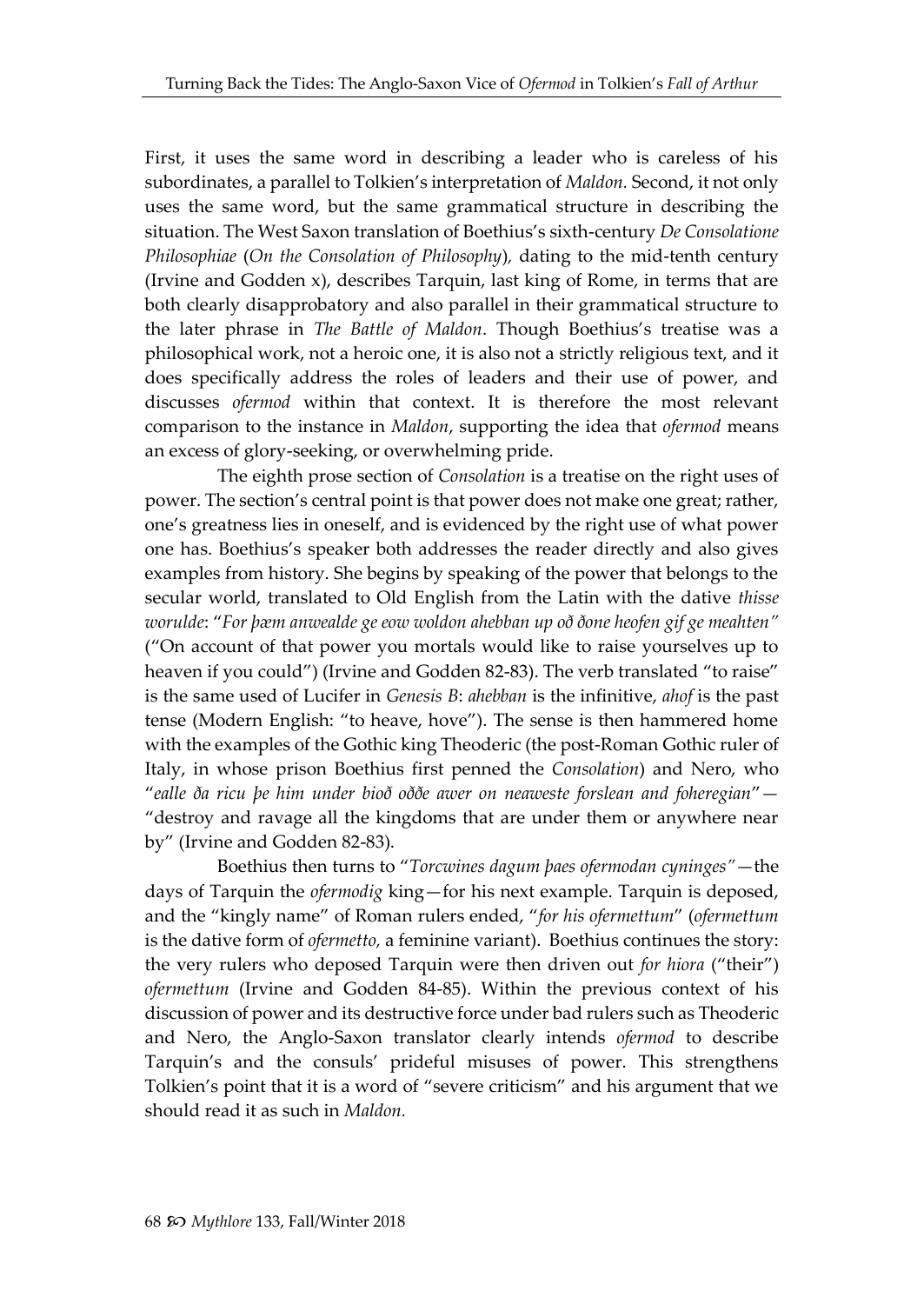"*Ofermod*" appears in a similar construction in both the Old English Boethius and in *Maldon,* suggesting a similarity in meaning and understanding for the original audience*.* Though "*for*" is used in the Boethius translation to indicate an external cause rather than an intention—the Roman council (OE *witan*) removes Tarquin because of *his* "*ofermettum*," as opposed to Byrhtnoth clearing the bridge because of his own *ofermod—*the structure is parallel: "*for his ofermettum"* in Boethius, "*for his ofermode"* in *Maldon,* both taking the dative (*ofermetto* is a feminine variant on *ofermod*)*.* While there is not enough evidence to say that this phrase is a poetic commonplace, nor that the *Maldon* poet was familiar with the Old English translation of Boethius, the Boethius translator's use of the phrase and the word, precisely within the context of a treatise on a ruler's responsible use of power, is strong evidence of how we should approach the *Maldon* text as well. Not only was the Boethius translator a close contemporary to the Maldon poet (the two works were penned about sixty years apart), their common themes and grammatical choices suggest an agreement in usage.

In "Tolkien and 'The Homecoming of Beorhtnoth,'" Shippey argues further that Tolkien's interpretation is an "act of parricide" and a rejection of the Germanic heroic tradition (337), attributing Tolkien's reticent impulse to a reaction against the "self-consciously Nordic or Germanic attitudes in Nazi Germany" (337). Here is where he overreaches, however; Tolkien clearly distinguishes between the heroic tradition of bravery in the face of necessity and the "chivalric" excess of glory-seeking ("Homecoming" 20). He also distinguishes between the bravery and glory-seeking of a single fighter without responsibility, which would more clearly parallel the circumstances of Shippey's allies, Cynewulf and Waldere, and the excess of a leader seeking glory without regard to his responsibilities: "Yet [Beowulf] does not rid himself of his chivalry, the excess persists, even when he is an old king upon whom all the hopes of a people rest" ("Homecoming" 21). Further, Shippey misidentifies Tolkien's object of criticism as Nazi Germany, when Tolkien clearly has in mind the Victorians and their chivalric ideals. Tolkien's praise of Beorhtnoth's followers comes with a sly glance at Tennyson's heroic poetry:

Their part was to endure and die, and not to question, though a recording poet may fairly comment that *someone had blundered*. […] It is the heroism of obedience and love not of pride or wilfulness that is the most heroic and the most moving; from Wiglaf under his kinsman's shield, to Beorhtwold at Maldon, down to Balaclava, even if it is enshrined in verse no better than *The Charge of the Light Brigade.* ("Homecoming" 22-23, emphasis mine)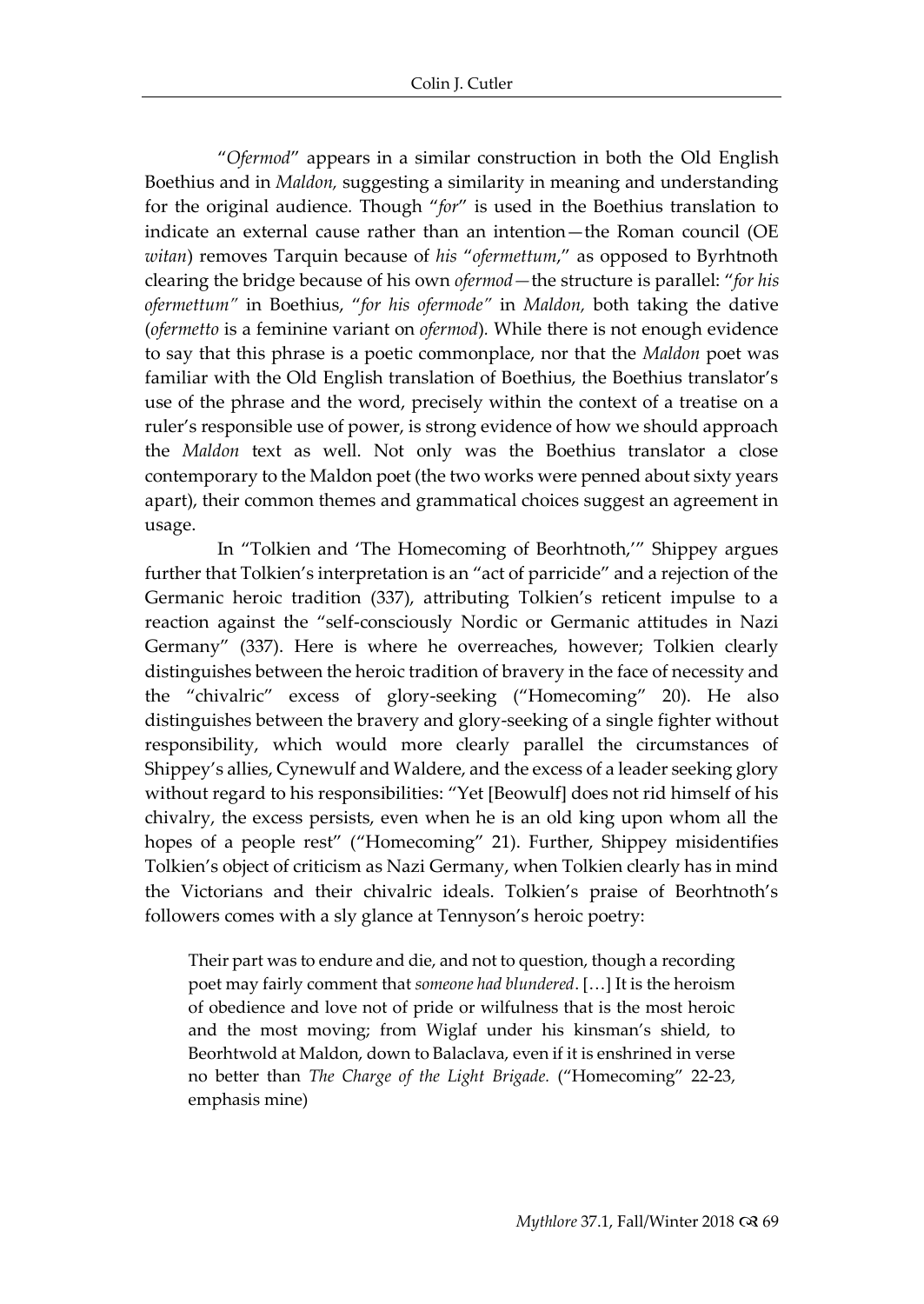Tolkien had in mind here not the nationalistic excesses of Nazi Germany (though he certainly rejected these, as well), but the chivalric excesses of the jingoistic Victorian slogans used by British leaders in recruiting and justifying the reckless waste of life in the Great War trenches. In this passage, Tolkien gives a scathing back-hand to Tennyson's "Theirs not to reason why, / Theirs but to do and die" at precisely the same moment he is exalting the heroism of the Germanic warrior. He is not rejecting heroism, but a callous leadership that would take advantage of it.

I agree with Tolkien that the *Maldon* poet's use of *ofermod* indicted Beorhtnoth for his decision rather than glorying in it, without diminishing the heroism of those who served under him. Though Shippey argues well that a heroic culture will find compelling the tension between glory-seeking and wisdom, that is not to say that such a culture will always err on the side of gloryseeking, nor that they will have nothing disapproving to say of those who do, especially if their people are put in unnecessary danger by it. Besides Tolkien's description of the dramatic tension between the heroic and chivalric codes between devotion to duty and devotion to personal glory—the contemporary textual evidence supports his thesis, as well. By the time *The Battle of Maldon* was written in the early eleventh century, *ofermod* and its derivatives had already acquired a resonance of prideful over-reaching of one's proper responsibilities, and this is therefore how we ought to take it in that poem.

Besides his pastiche on an Anglo-Saxon work, Tolkien develops his understanding of *ofermod* through several of his other works, which we will explore before discussing *The Fall of Arthur.* It drives the most tragic of Tolkien's tales of Middle-earth, the *Narn i Hîn Húrin,* or Tale of the Children of Húrin. Uncharacteristically for Tolkien's *oeuvre*, the bright spots of love offer only a false relief to the gloom, as they end up being lit into fires of destruction—Túrin loses Finduilas, remains unconscious of Nellas's love for him, and his marriage to Níniel is an unwitting case of incest. While this is, on the one hand, thanks to Morgoth's curse on Húrin's family, events are also driven by the pride of several characters, especially Túrin and his mother, Morwen. Both John Garth, in his *Tolkien and the Great War,* and Richard C. West, in "Túrin's *Ofermod,*" approach the story through Túrin's pride. Where Garth sees it as heroic, however, West sees it as symptomatic of *ofermod.* The text and appendices to the story in *Unfinished Tales* support West's reading and establish the tale of Túrin as yet another story Tolkien developed to address the theme of *ofermod.* 

First, a brief summary of Túrin's tale, from the *Unfinished Tales*: after Húrin, his father, is captured in the Battle of Unnumbered Tears, Morgoth curses his family: "[U]pon all whom you love my thought shall weigh as a cloud of Doom, and it shall bring them down into darkness and despair" (*Unfinished Tales* [*UT*] 67). After hearing of the defeat, Morwen sends Túrin to Thingol, king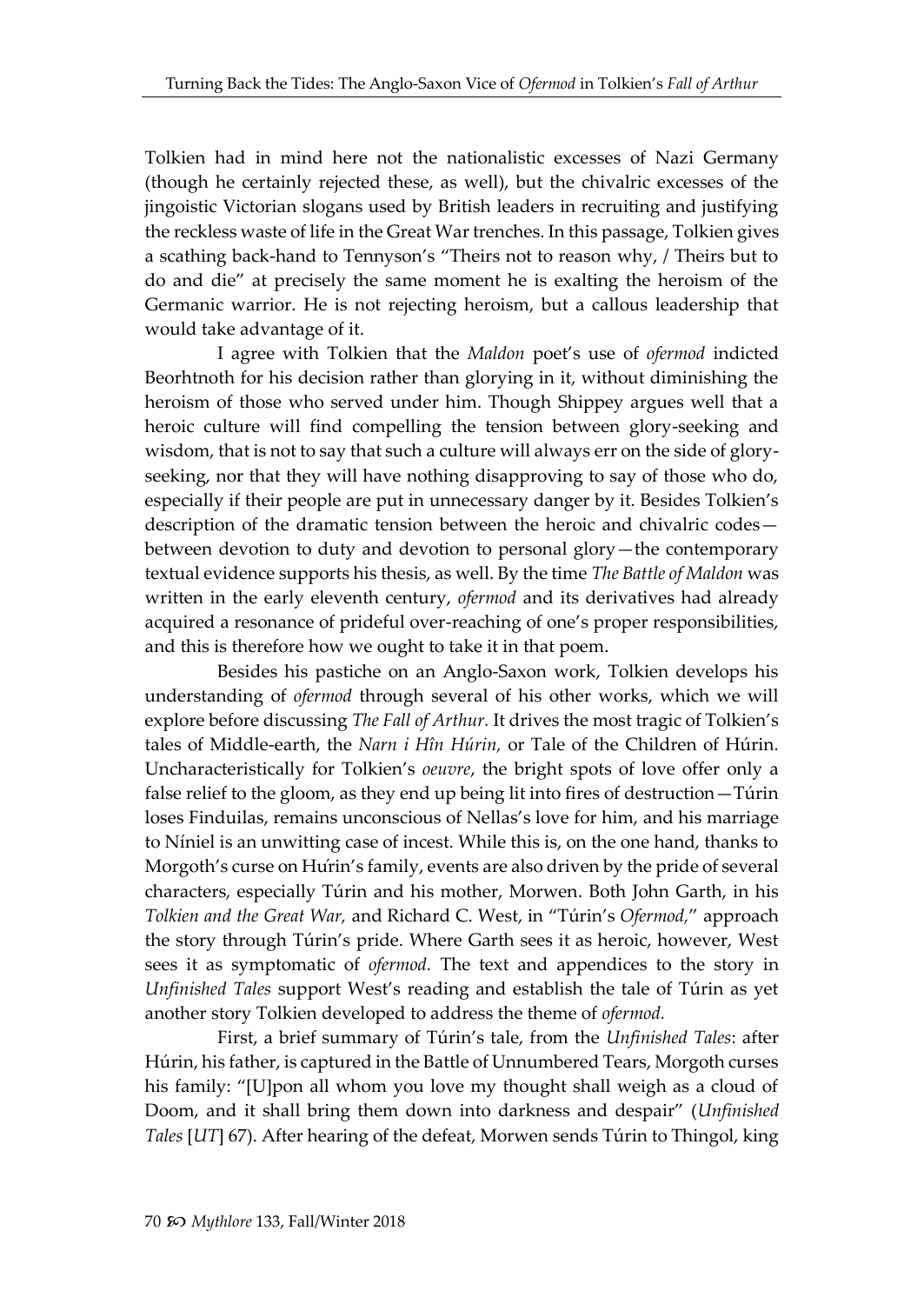of the elves of Doriath, where he is raised a warrior and fights with Beleg in the northern marches of the kingdom. After an altercation with one of Thingol's liegemen, he flees, expecting to be outlawed, and lives for several years in exile until Beleg brings him news of Thingol's pardon. The *Silmarillion* tells of his involvement in the fall of the elven kingdom at Nargothrond, before he returns to Dor-lómin to confront Brodda, the chieftain who dispossessed his family, and then goes to Brethil after killing Brodda, to hang up his sword and live in peace among the people there. He there meets and marries his sister, known now as Níniel; when the dragon Glaurung threatens the people of Brethil, Túrin goes out to slay him. Glaurung's death reveals the truth that Níniel is actually Niënor, Túrin's sister, and her child is his son. This revelation is only atoned for in suicide—first Niënor's, then Túrin's.

In *Tolkien and the Great War,* John Garth casts Túrin's pride within the context of Tolkien's portrayals of heroism in war, in which Tolkien stood apart from most of his contemporaries' disillusionment in the wake of World War I: "Túrin's dogged struggle against fate sets the seal on the heroic status he achieves in combat. Fate may laugh at his efforts, but he refuses to be humbled" (Garth 304). This echoes Tolkien's own description of Germanic heroism in "The Homecoming of Beorhtnoth," as "uttermost endurance in the service of indomitable will" (20). While it is true that Tolkien rejected the complete disenchantment with war that many of his contemporaries embraced, Tolkien is also clear that Túrin's actions, heroic in themselves, brought tragedy not on himself alone, but on those around him. Túrin is several times contrasted with leaders who take more care for their people than themselves, and his mother's pride, too, is implicated in the family's downfall.

Christopher Tolkien's appendices to this narrative reveal several notes by his father that further accentuate this point: though Túrin is overcome by the pain of Glaurung's venom and the spell of his gaze in the main text, Tolkien's notes portray another encounter between them that is reminiscent of Beorhtnoth and the Viking at the Maldon bridge. In Tolkien's notes, Glaurung taunts Túrin with refusing to reveal his face from behind the Dragon-Helm that protected him in battle. Túrin, "being thus taunted, in pride and rashness [...] thrust up the visor and looked Glaurung in the eye" (*UT* 155). Just as Beorhtnoth succumbs to the goading of the Viking chieftain and thereby yields to him the land that protects him and his people, so does Túrin give up his own protection for the sake of a taunting enemy.

Tolkien goes further in another note, contrasting Túrin with a leader who represents Tolkien's ideal heroism in leadership. Orodreth, king of Nargothrond, holds back those in his kingdom who, fired by news of Túrin's successes, would go forth to join him at Amon Rûdh in open battle against Morgoth's forces. Tolkien writes of Orodreth that "he was a wise lord, according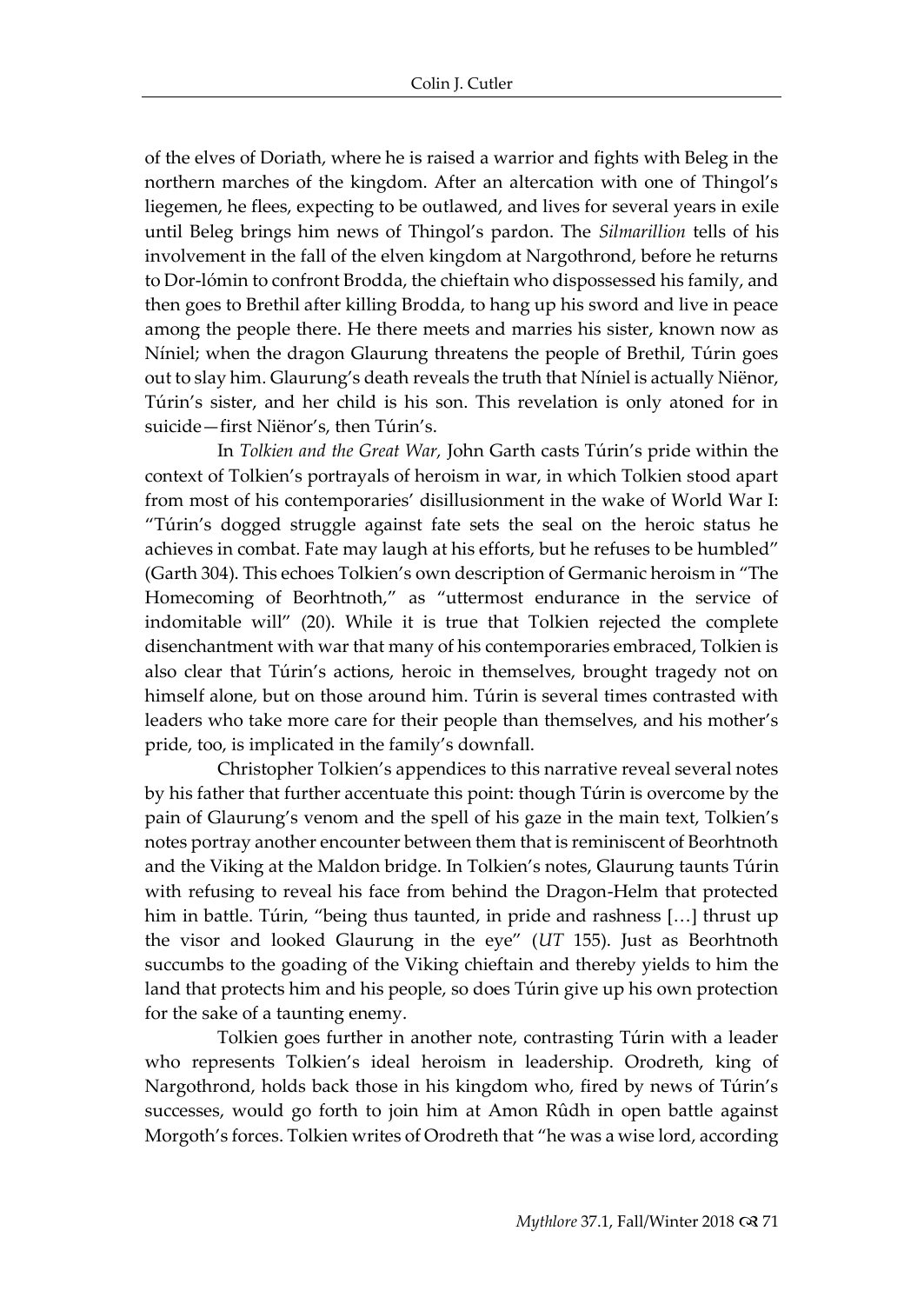to the wisdom of those who considered first their own people" (*UT* 153). This approbation echoes what Tolkien writes of a heroic leader in "Homecoming": "the lord may indeed receive credit from the deeds of knights, but he must not use their loyalty or imperil them simply for that purpose" ("Homecoming" 24). Orodreth was not to be taunted out of the safety of the hidden kingdom, despite those who sought glory in battle. His reticence was not due to fear, but to care for the good of his people in a situation that could only lead to disaster if they moved rashly and pridefully in a search for glory.

Túrin was not alone in his pride, however, and Tolkien is careful to handle this. The portion of Tolkien's narrative that follows Morwen, Túrin's mother, further traces the thread of pride that dooms the family. While both Garth and West discuss Túrin's *ofermod*, Tolkien places the initial threads of the family tragedy in Morwen's hands. Though Húrin had told her to flee Dorlómin if the battle was lost, she refused for several reasons. She was pregnant with her third child and hoped that Húrin might return. These are both reasonable concerns, and Tolkien handles them as such. However, she also held back from action because of an aristocratic sense of pride: she "would not yet humble her pride to be an alms-guest […] the first strand of the fate of Túrin was woven" (*UT* 70). This separation was Túrin's first sorrow, but she maintained her pride even when Melian invited her to join her son in Doriath: "Morwen would not depart from her house, for her heart was yet unchanged and her pride still high […]. This was the second sorrow of Túrin" (75). Besides the psychological effect this had on her son, in refusing to abandon her home for the Girdle of Melian, her coming into Doriath was delayed past Túrin's time there.

When she then went forth to search for him in the Nargothrond, against the advice of Thingol and Melian, she also refused the pleadings of Niënor for her to return: "she could not overcome her pride, and would not seem thus […] to be led back by her daughter, as one old and doting" (*UT* 115). When Glaurung then came upon the party, Niënor was overcome by his spell and Morwen disappeared. With Morwen gone and Niënor never having met her older brother, the stage was set for the final tragedy of Túrin and Niënor's incest, resolved only by their suicides after all was revealed. Thus was the doom of Morgoth on Húrin's family accomplished—enabled by the pride of each member.

Besides the tales of the Children of Húrin, Tolkien further develops this vice of pride in leaders by attributing Isildur's fall to the temptation of Sauron's Ring directly to his pride. Though *The Lord of Rings* doesn't deal in his motivations besides saying the Ring is precious to him, "The Disaster of the Gladden Fields" in *Unfinished Tales* records Isildur's recognition of his inadequacy to use the Ring, and also his pride in ever thinking that he could. As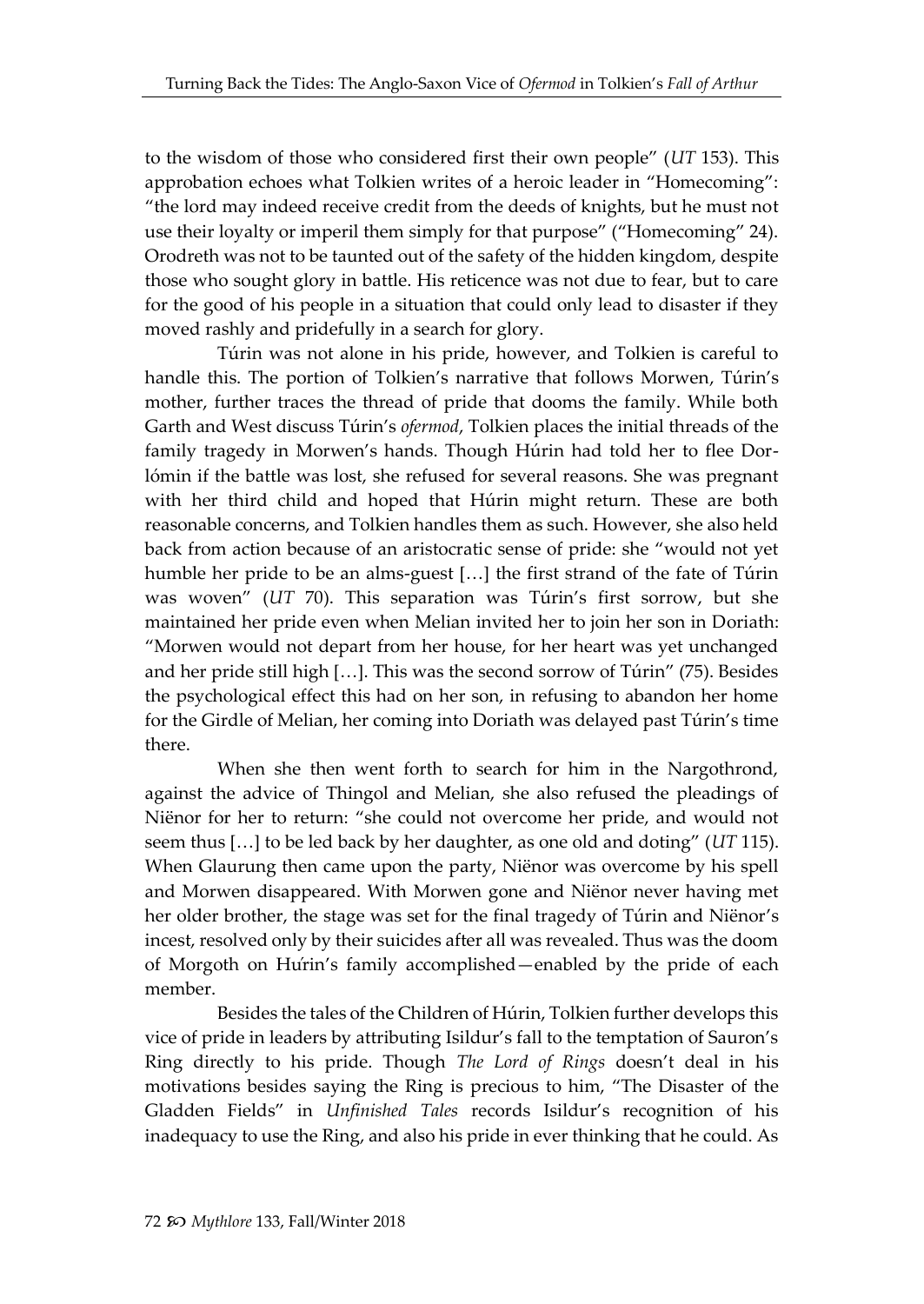the Orcs descend upon his company, his son asks Isildur if he would take up the Ring and use it to "cow these creatures and command them to obey you" (*UT*  273). Isildur responds that he cannot wield it and that "My pride has fallen." When his same son urges him to flee to preserve both the Elendilmir and the Ring, Isildur pleads, "Forgive me, and my pride that has brought you to this doom" (*UT* 274).

Having established *ofermod* as one of Tolkien's primary creative concerns across his corpus, we come now to tracing it throughout *The Fall of Arthur.* An early work, most of it was probably written prior to 1934 (Flieger 214). Though it is only a thousand lines, and the ink-spilling set off by his discussion of *ofermod* in the *Homecoming of Beorhtnoth* was not to come for another twenty years, the prominence of pride in the narrative establishes the theme as a pressing concern to Tolkien that he would develop throughout his lifetime. The first few lines focus the reader's attention on the theme, and the four main characters—Arthur, Guinevere,<sup>1</sup> Mordred, and Lancelot—each suffer from *ofermod* in one respect or another. Each of these four main characters sets the stage for the final tragedy through their pride—Guinevere starts the chain in her desire to manipulate and possess Lancelot, Lancelot continues it as he succumbs to the pride of serving his lady, Mordred capitalizes on the adulterous situation in his own lust for power and sex, and Arthur, in his *ofermod,* yields his land to Mordred in his desire for far-off glory. Throughout the narrative, the tides continue turning, and the height of the human actors' hubris is portrayed by the repeated motif of their attempting to master the masterless seas.

The first seventeen lines of the first canto focus the reader on Arthur's adventure eastward and bring pride to the reader's immediate attention in four different ways. First is the second sentence (I.5): Arthur sails "the tides of time to turn backward"—a hopeless and hubristic effort. The next phrase addresses pride by its negative result: "the heathen to humble" (I.6); elsewhere, other proud opponents are set up to be humbled by power (I.189). In line 16, Tolkien attributes Arthur's foray to his desire for "pride and prowess." Though this could be understood neutrally and as a natural heroic desire, it is off-set by the previous phrase: "after long glory." The grammar here is ambiguous: "so burned his soul / after long glory" could be understood at first to simply mean that Arthur desired glory. But comparison with the preceding lines' image of a man attempting to do summer's work under autumn's waning confirms that Tolkien intends the reader to understand the soul as having already achieved the height of its powers and now trying pridefully to extend it. The last example suggests that part of Arthur's downfall is a return to the pagan heroic code: "to

<sup>&</sup>lt;sup>1</sup> As Christopher Tolkien notes, his "father's spelling of the Queen's name was very various"; it is standardized to *Guinevere* in this paper (64n27).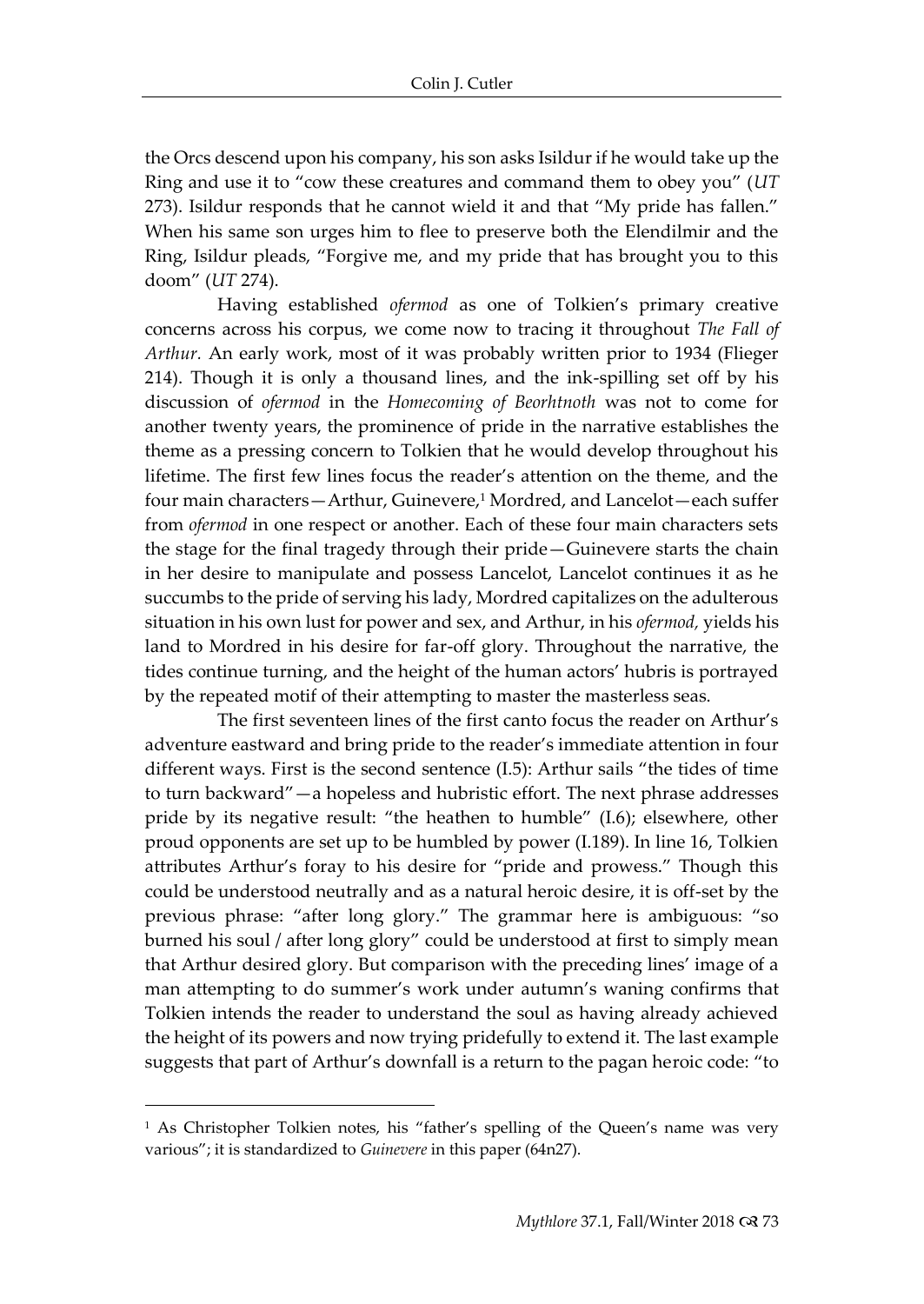the proof setting / will unyielding in war with fate" (I.16-17). These lines call to mind the passage from *The Battle of Maldon* that Tolkien was to later call "the finest expression of the northern heroic spirit, Norse or English" ("Homecoming" 20): "*hige sceal þe heardra, heorte þe cenre, mod sceal þe mare þe ure maegen lytlað."* Tolkien translates this as "Will shall be the sterner, heart the bolder, spirit the greater as our strength lessens" (5) and interprets it as "the clearest statement of the doctrine of uttermost endurance in the service of indomitable will" (20). Though this might initially seem a positive argument for Arthur's motivations, we must be careful to note that Tolkien sees this as heroic only for the warriors bound by loyalty and duty: "the doctrine appears in this clarity […] precisely because it is put in the mouth of a subordinate […]. Personal pride was therefore in him at its lowest, and love and loyalty at their highest" ("Homecoming 20). For Arthur, Tolkien might use the same criticism he reserved for Beorhtnoth: "the king wished for glory, or for a glorious death, and courted disaster. There could be no more pungent criticism in a few words of 'chivalry' in one of responsibility than Wiglaf's exclamation [in *Beowulf*]: […] 'by one man's will many must woe endure" ("Homecoming" 24).

The drama begins *in media res*; Guinevere and Lancelot have already committed adultery, the fellowship of the Round Table is broken with Lancelot's rescue of her, and Lancelot exiled. Arthur is in the autumn of his reign. But the narrator's commentary draws us back to the beginning of this series of events, Guinevere's desire to possess Lancelot during the height of Lancelot's glory and Arthur's reign. The narrator's portrayal of Guinevere is remarkably unsympathetic. She finds gladness "in his great glory" (III.40), even though she has "great glory" of her own (III.38), a personal renown that becomes overshadowed as she seeks to possess Lancelot. The narrator marks Lancelot's pride in his service to her (III.48, 49), but compares this service to Guinevere's preference for "cold silver / or glowing gold" (III.49, 50). Between the service and the gold, Guinevere would rather have "what she alone treasured / darkly hoarded" (III.52, 53)—she'd rather have the gold. But when it comes to the man himself, "Fair she deemed him / beyond gold and silver to her grasp lying" (III.57-58). This distinction is crucial. Though the service of a knight to his lady was the hinge-point of courtly romance (as the service of a knight to his lord was the hinge-point of Germanic heroism), she rejects this in favor of wealth, and she desires the man himself, therefore placing Lancelot in the position of having to choose between loyalty to his lady and loyalty to his lord. "Strong oaths they broke" (III.62), and with this sexual breaking of oaths, the fellowship of the Round Table was broken.

Verlyn Flieger notes the absence of Arthur's arch-nemesis, Morgan Le Fay, in Tolkien's version of the tale, and argues well that Tolkien conflates her character with Guinevere's. While "Guinevere is no sorceress" (Flieger 219), she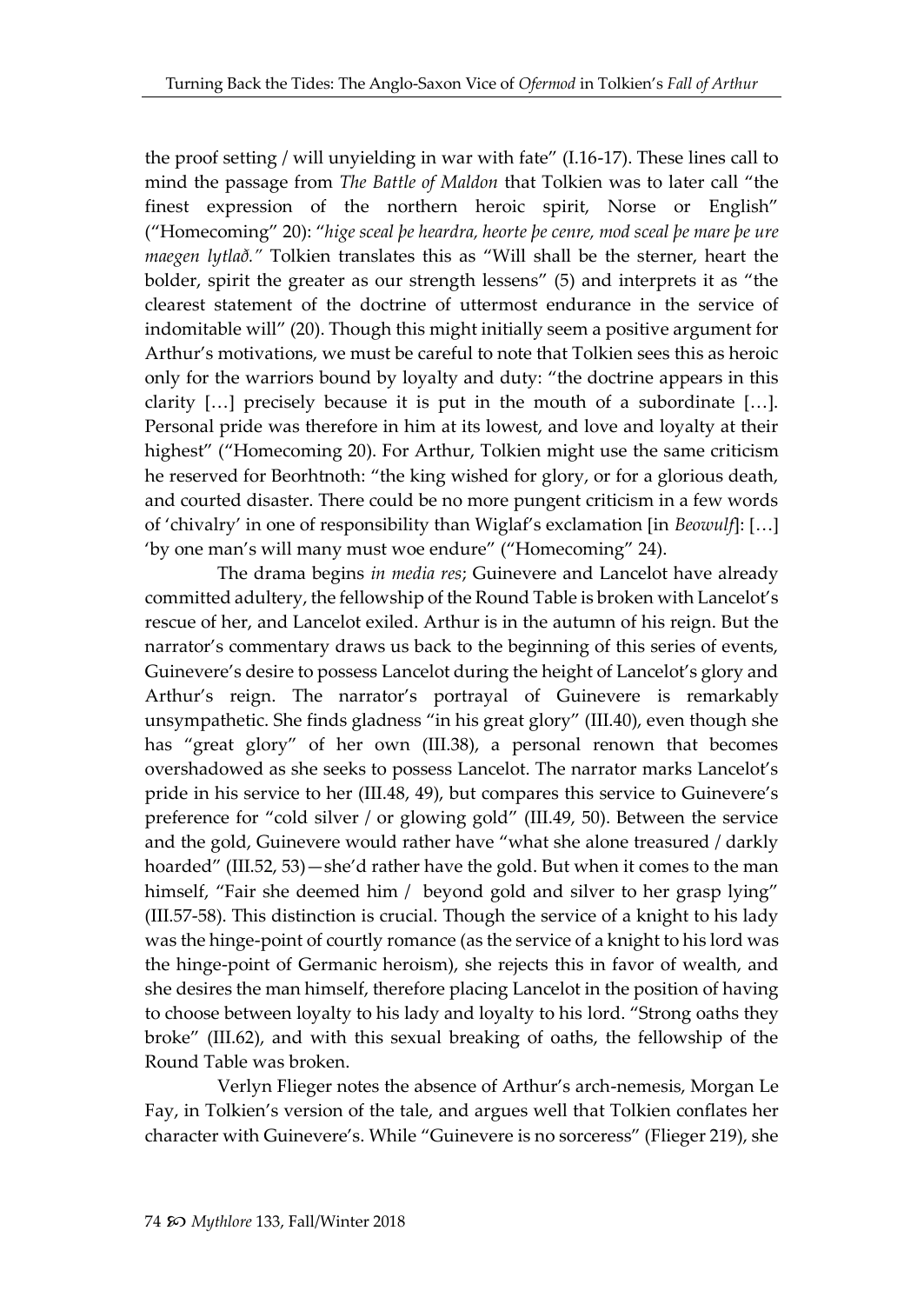is compared several times to the "fay-woman" (II.28, III.55, III.75, IV.71), and Flieger also points out the etymology of "fay": besides coming from the French for "fairy," it is also related to "fate." Just as the Anglo-Saxon's *wyrd* descended in meaning from "goddess in control of fate" to the modern *weird,* "uncanny," so is the uncanny manipulation of the fay-woman on display in *The Fall of Arthur*. Though she has none of Morgan's specifically magical powers, Guinevere is driven by the desire for control. She scorns Lancelot when he repents of his sundering of the Round Table—insofar as he is divided in his loyalties to her and Arthur, she finds "her life's splendour" (III.101) more important. The narrator then describes her as "proud and scornful" (III.167) and finally portrays her as seeking to control fate through the minds of men: "as gladness waned / danger weighed she in her dark counsel, / her hope in havoc, in her heart thinking / men's fate to mould to her mind's purpose" (III.183-86). Her desire for control extends not only to the wills of men, but to their fates. Besides these references to Morgan Le Fay, which would explain the relentlessly unsympathetic portrayal, Guinevere is also compared to the traitor Mordred in their mutual desire to "master chance / and the tides of time turn to her purpose" (II.212-13). Not only is she a seductress and a traitor, she is driven by pride, to boot. It is this pride that Tolkien uses to drive the tragedy, and it is Guinevere's fall to temptation that brings others down with her.

Tolkien cites pride as Lancelot's downfall, too, but much more subtly and sympathetically, perhaps because he is driven by conflicting loyalties. Where Guinevere's pride was tied up in control of others, Lancelot's pride was in service to his lady and his king. It was when these loyalties came into competition that Lancelot fell and took the peace of the kingdom with him. These competing loyalties become a repeated motif in Lancelot's misery, being stated as the reason for his grimness when we first encounter him (III.15-16) and repeated later in the canto in lines 140-141: "He lord betrayed to love yielding, / and love forsaking lord regained not." Loyalty was the primary duty of the Anglo-Saxon warrior, and betrayal the highest sin; as Fred Robinson points out, "To Christians elsewhere, the primal sin of Lucifer was pride; to the Christian Anglo-Saxon it seems more often to have been disloyalty" (436). Tolkien skillfully combines these two into one—because of his pride, Lancelot ends by betraying his lord.

Lancelot is described twice as proud: In line 48, he is "proudly serving / Queen and lady." Just prior, he is described mostly in superlatives: "noblest," "most daring," "all surpassing," "fairest" (III.20-25), and this is contrasted with Gawain, who "envy […] knew not" (III.32). Subtly, Tolkien uses this to undermine Lancelot's prowess as driven by, or at least resulting in envy. More importantly, Gawain's loyalty was undivided, as he "to his lord alone his love giving; / no man nor woman in his mind holding / dearer than Arthur" (III.34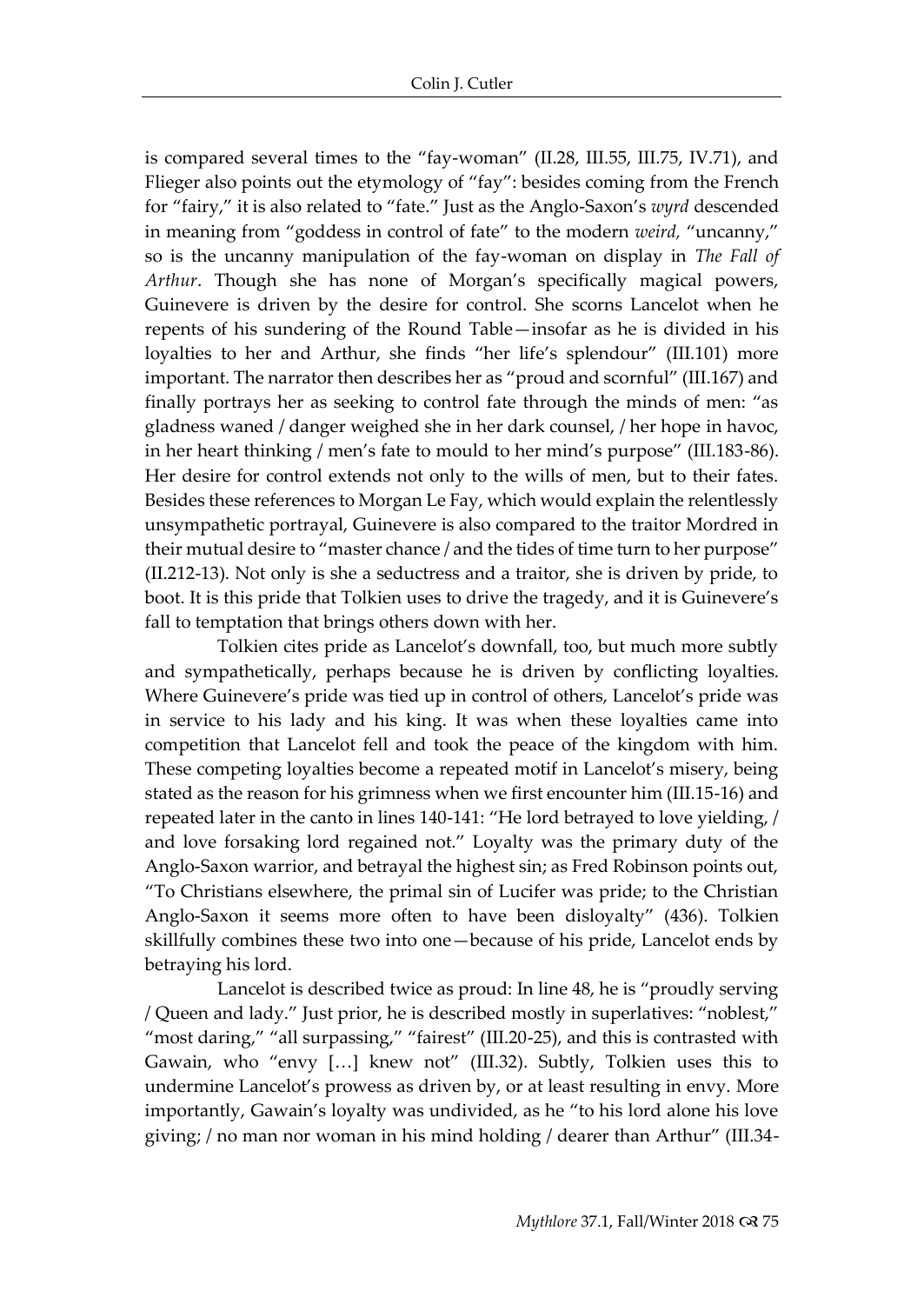36). Lancelot's penchant for glory and remaining unsurpassed and his loyalty to Guinevere then proves to be his downfall when she becomes unfaithful to Arthur and turns Lancelot's loyalty against him with her "tender poison" (III.61). When their breach of loyalty results in open war around the Table and the Queen, Lancelot kills Gaheris and Gareth, thus ensuring Gawain's implacable hatred. This, in turn, forces Arthur to choose between the knight who has been steadfastly loyal to him, but is second in force of arms, and his best warrior, who has betrayed him. Lancelot twice repents of his pride, which Tolkien cites along with his "prowess" as the means for "the rending of the Round Table" (III.89 and 119). This repentance becomes crucial to Lancelot's character, but Tolkien is consistent in his application of *ofermod* and its consequences to heroes, who are most vulnerable to its allurements.

Tolkien's repetition of "he lord betrayed to love yielding, / and love forsaking lord regained not" casts Lancelot in the grey light of the Anglo-Saxon poem "The Wanderer," whose speaker repeatedly bemoans the loss of his lord. Unlike Canto I, which begins immediately with Arthur and his action, Canto III of *Fall of Arthur* opens with a description of a storm-tossed sea before re-focusing on Lancelot, watching the "heaving welter" (III.12) from high in his castle. This contrasts also with Canto II—though it begins with a similar scene of windwracked waves, the action remains focused at sea-level, as it follows the "fleet vessel / dark and dragon-prowed" (II.7-8) and the unnamed men aboard, who collectively meet their doom while Mordred sleeps. Lancelot, on the other hand, is "alone" (III.13), facing the sea, and we are quickly drawn into his psychological state—"Deep his anguish" (III.14)—and given the reason for it: "He his lord betrayed to love yielding, / and love forsaking lord regained not" (III.15-16). Canto III then parallels the opening structure of "The Wanderer," which likewise opens with a solitary man on the sea before diving into his introspections.

*Oft him anhaga* (the lonely one) *are gebideð metudes miltse* (lord's mercy)*, þeah þe he modcearig geond lagulade* (sea-waves) *longe sceolde hreran mid hondum hrimcealde sæ Wadan wræclastas* (trudges with heavy step the way of [wretch's] exile)*. […] Forþon wat se þe sceal his winedryhtnes leofes larcwidum longe forþolian* (who must long forgo the lore-speaking of his loved friend-ruler)*.* 

I have translated the relevant phrases here: the result of Lancelot's pride is that he is now also an *anhaga,* having sailed back to Benwick over the *hrimcealde sae*  (rime-cold sea)*,* and is cut off from the counsels of his beloved lord.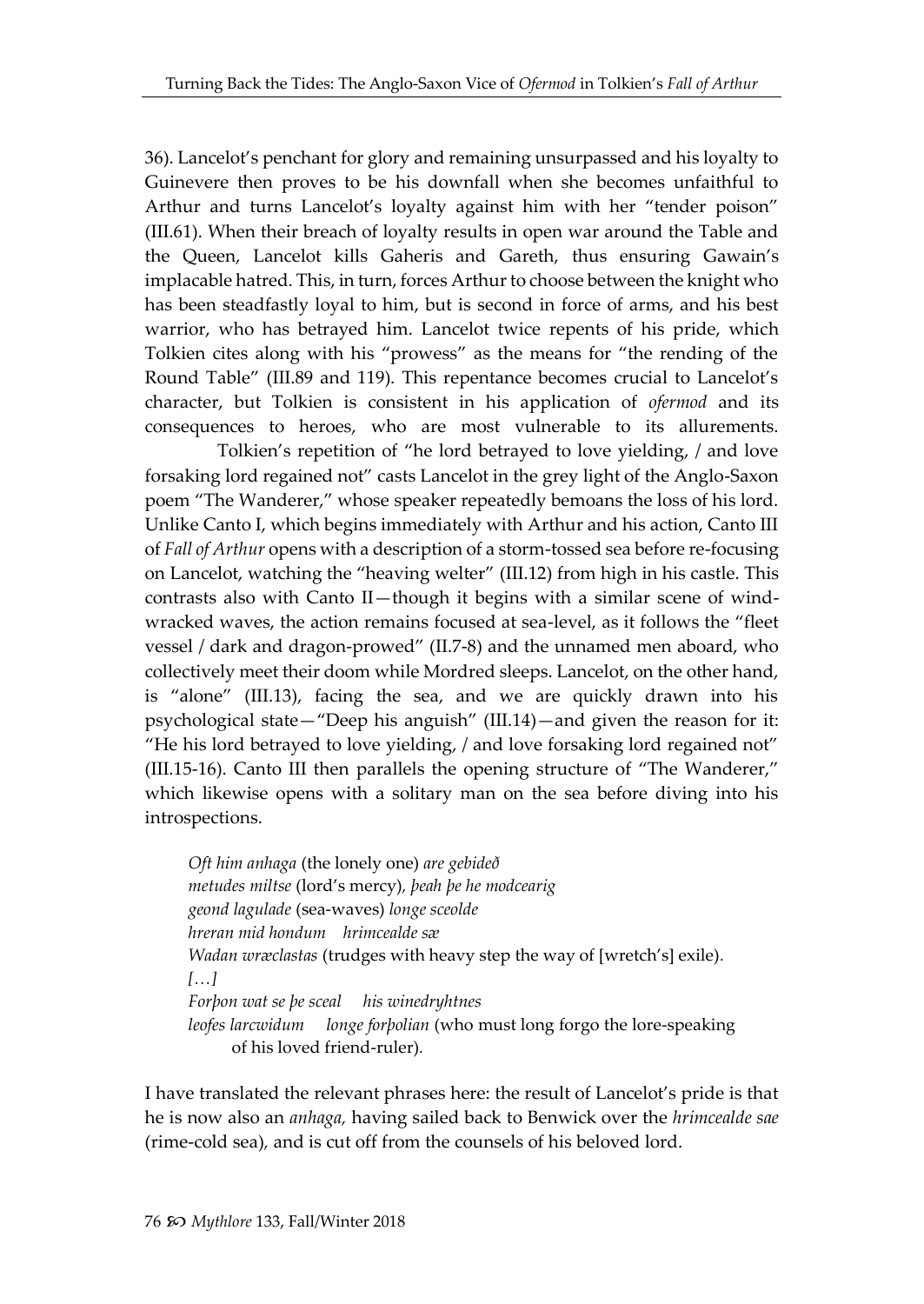Mordred's motivation, on the other hand, is simpler: he is envious of Arthur's power and lustful for Arthur's wife and is willing to take advantage of the tides' turning to acquire them both. As he says when he invades Guinevere's bower, "New tides are running in the narrow waters. / False or faithful, only fearless man / shall ride the rapids, from ruin snatching / power and glory. I purpose so" (II.150-53). In envying Arthur's kingdom, he commits treason, and it is in this treason that Tolkien reveals his Luciferian pride, as well. Mordred is not explicitly described as prideful until the fifth canto, after he has already made his suit to Guinevere, made alliances with pagan kingdoms, seized Camelot, and been defeated at sea by Arthur's navy under Gawain. "On the land [Arthur] looked lofty shining. / Treason trod there trumpets sounding / in power and pride" (V.12-14); Tolkien explicitly connects treason with the lust for power and pride. This connection between treason and *ofermod* is parallel to the *Genesis B* poet's portrayal of Lucifer's rebellion (one of those instances of *ofermod*  that Tolkien references in "Homecoming"). As cited earlier, Pauline Alama argues: "In *Genesis B*, Lucifer's *ofermod* is associated with raising himself up: "[God's] angel began to be *ofermod*, raised himself against his master" ["*his engyl ongan ofermod wesan, ahof hine wið his herran*"; 262-63]. He sins by trying to raise his *mod* over God" (Alama 83). It is pride, then, that drives Mordred's envy and lust—the desire to over-rule his ruler. Though he does not seek to change the tides of time, he does desire to use them to his own purpose. In an early passage on Guinevere, both she and Mordred (traitors both) are indicted for the same manipulation of the natural order: "Guinevere the fair, / not Mordred only, should master chance / and the tides of time turn to her purpose" (II.211-213).

This is a repeated trope in *The Fall of Arthur*—Arthur, Guinevere, and Mordred all seek to turn the tides, against nature. As Flieger points out, Tolkien is probably punning on the common root of "time" and "tide" in the "Germanic \**tidiz,* 'division of time,' in Old English, *tid* "time, season" (219). A later, Danish king of England once sat upon the shore to prove to his fawning courtiers that, though he could conquer men and lands, not even he, Canute, could turn back the tide. While the story is apocryphal, it would have been familiar to Tolkien and many of his British contemporaries, and would have found resonance in Tolkien's portrayal of kings and tides. Flieger misreads Lancelot, though, when she says that "Lancelot's hope that 'times would change and tides alter' (III, l.218) is a vain one" (219). At this point of the narrative, Lancelot has already repented his pride and is not hoping that "times would change and tides alter"; rather, his hope is precisely that they *do* change and alter, regardless of his opinion on it or anyone else's desire and jostling for control. Just as constant as the changing of the tides is the coming of morning from darkness: "Ever times would change and tides alter, / and o'er hills of morning hope come striding / to awake the weary, while the world lasted" (III.218-20); it is this certainty that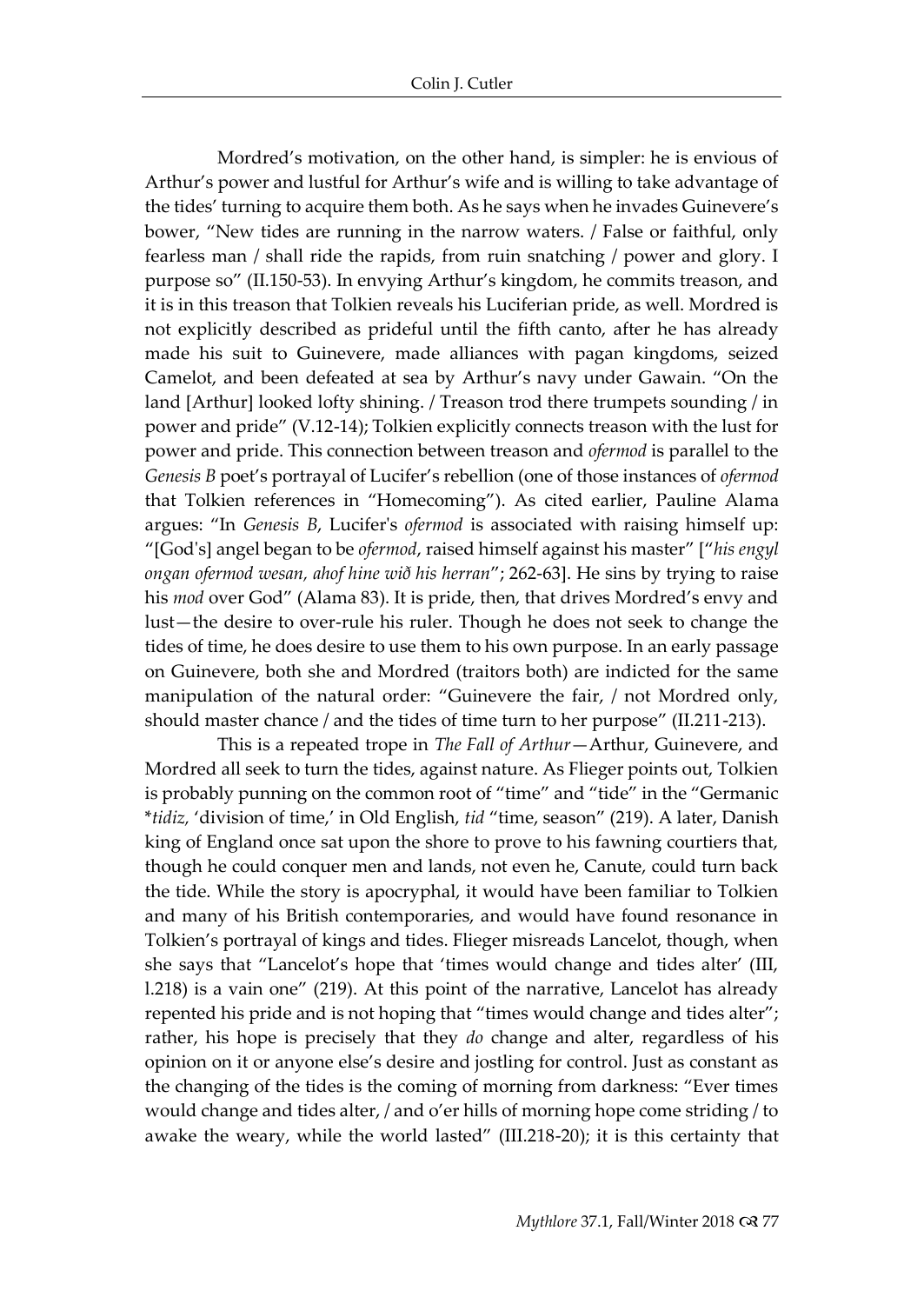gives Lancelot hope. Even though the "flood was passed" and the tides of Arthur's kingdom and Lancelot's glory were ebbing out, the sun still rises and nature goes on its way, regardless of kings and their kingdoms.

Arthur's last scenes are more ambiguous, but I would argue that he, like Lancelot earlier, sees a sea-change in his heart. The first canto begins with him faring forth, "the tides of time to turn backward" (I.5), setting in motion the tragedy of civil war that Guinevere's, Lancelot's, and Mordred's prideful faithlessness set up. He wins the passage of the sea, by Gawain's might, at high tide: "Tide was turning […] / rocks robed with red rose from water" (IV.225). This victory won, however, he pauses. Where he could have tried again to turn the tides back to their height, he waits, rejecting "ruthless onset" and the "toll of death / to pay for passage" for a passive acquiescence to the coming fate: "let us trust the wind and tide ebbing / to waft us westward" (V.55-63). This is much more in line with a rejection of *ofermod* and a return to Tolkien's sense of the Germanic heroic code as opposed to the chivalric. Arthur has finally begun to recognize his responsibility to his people, sparing them a forlorn assault: "Now pity whelmed him/ and love of his land and his loyal people" (V.37-38). Arthur, too late, has come to accept the role that the tides of time play in the affairs of men, women, and kingdoms, but not before *ofermod* has undermined them all.

Whatever we think of Tolkien's interpretation of *ofermod* and its relation to the heroic code of the Anglo-Saxons—and I would contend that the extant literature supports his reading, at least of the Maldon poet, whose interpretation of events may or may not have fit the actual warrior's code—it is at least clear that the scene made a deep impression on Tolkien and that *ofermod*  was an overriding concern throughout his own work. A warrior could die gloriously in battle, and could seek out those situations when he had no other responsibilities—but a leader should not seek glory on his own account, and certainly not at the expense of his followers. Indeed, his contention is that, once placed in a position of authority, a leader's desire for glory is more likely to end in disaster than in the good of his followers, as Wiglaf's foresighted mourning of Beowulf illustrated.

He expands on this theme in *The Homecoming of Beorhtnoth Beorhthelm's Son,* and he develops it also in the tales of the Children of Húrin, more or less explicitly in different versions. *Ofermod* is also the driving motivation in *The Fall of Arthur*—Guinevere's lust for Lancelot, Lancelot's desire for glory as opposed to Gawain's service to his lord, Mordred's treachery against his lord, and Arthur's own desire for glory beyond his own realm—all the actors succumb to the temptation of pride, which comes before the fall of kings and kingdoms both.